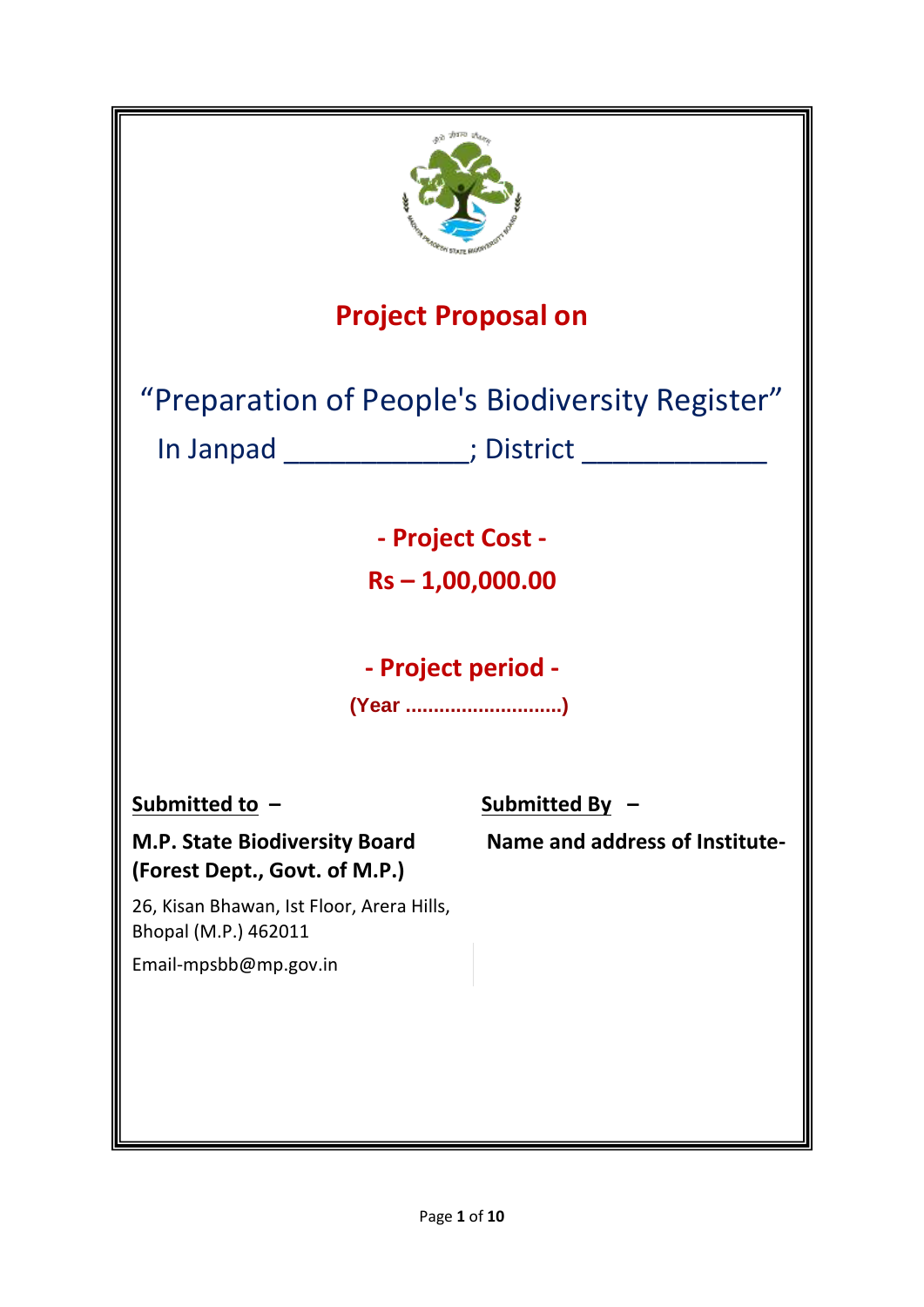# **Project Proposal on**

# "Preparation of People's Biodiversity Register"

#### **Index**

| <b>S. No.</b>  | <b>Subject</b>                       | Page No. |
|----------------|--------------------------------------|----------|
| 1              | General Informatioin - Annexure-I    | $3 - 5$  |
| $\overline{2}$ | Detailed Proposal - Annexure- II     | 6        |
| 3              | Detailed expenditure-- Annexure- III | $7 - 8$  |
| 4              | Declaration --- Annexure - IV        | 9        |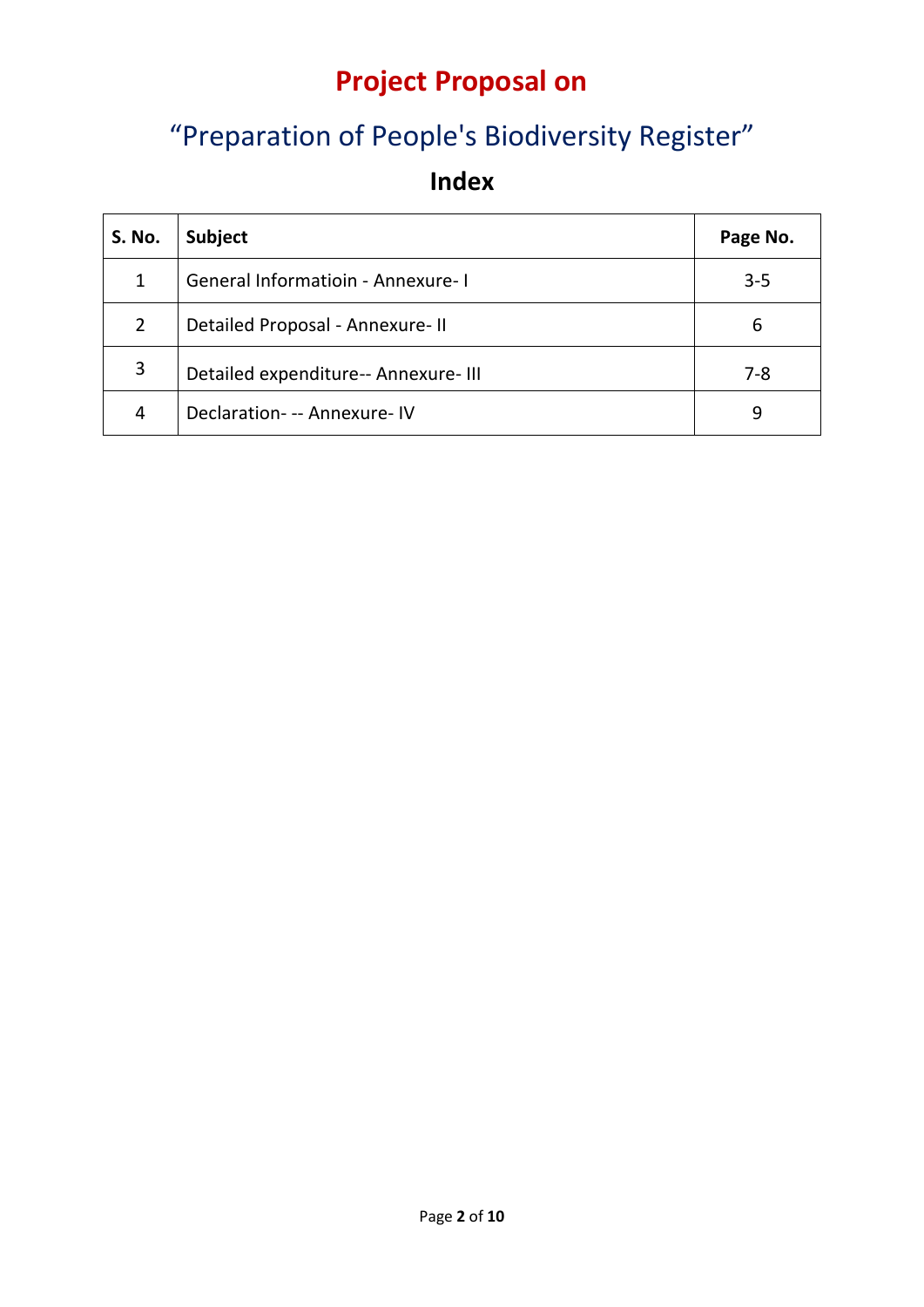

### Madhya Pradesh State Biodiversity Board, Bhopal

(FORMAT FOR SUBIMISSION OF PROPOSAL OF MINOR PROJECT ON PREPARATION OF

PEOPLE'S BIODIVERSITY REGISTER (PBR) FOR

Janpad \_\_\_\_\_\_\_\_\_\_\_\_\_\_\_\_\_\_\_ District \_\_\_\_\_\_\_\_\_\_\_\_\_\_\_\_\_\_

## **A.General Information**

|                         | S.No. | <b>Particular</b>                               | <b>Details</b>                                                        |  |
|-------------------------|-------|-------------------------------------------------|-----------------------------------------------------------------------|--|
| $\mathbf{1}$            |       | Title of the Project-                           | Preparation of People's Biodiversity                                  |  |
|                         |       | (Project Name)                                  | Register of Janpad ___________                                        |  |
|                         |       |                                                 | <b>District</b>                                                       |  |
| $\overline{2}$          |       | <b>Project Duration</b>                         |                                                                       |  |
| $\overline{\mathbf{3}}$ |       | <b>Project Cost (Rs.)</b>                       | 1,00,000.00 ( Annexure-3- Details of                                  |  |
|                         |       |                                                 | expenditure)                                                          |  |
| 4                       |       |                                                 | Executing Agency (Name of the Institute with full address, telephone, |  |
|                         |       | e-mail ID)                                      |                                                                       |  |
|                         | 4.1   | Name of Institute                               |                                                                       |  |
|                         |       | (School / College)                              |                                                                       |  |
|                         | 4.2   | <b>Address of Institute</b>                     |                                                                       |  |
|                         | 4.3   | Landline No (O)                                 |                                                                       |  |
|                         | 4.4   | E-mail                                          |                                                                       |  |
| 5                       |       | <b>Head of Institute (Details of Principal)</b> |                                                                       |  |
|                         | 5.1   | Name of Principal                               |                                                                       |  |
|                         |       | (School / College)                              |                                                                       |  |
|                         | 5.2   | Age                                             |                                                                       |  |
|                         | 5.3   | Sex                                             |                                                                       |  |
|                         | 5.4   | Qualification                                   |                                                                       |  |
|                         | 5.5   | Experience                                      |                                                                       |  |
|                         | 5.6   | <b>Address of Principal</b>                     |                                                                       |  |
|                         | 5.7   | Landline No (R)                                 |                                                                       |  |
|                         | 5.8   | Mobile No.                                      |                                                                       |  |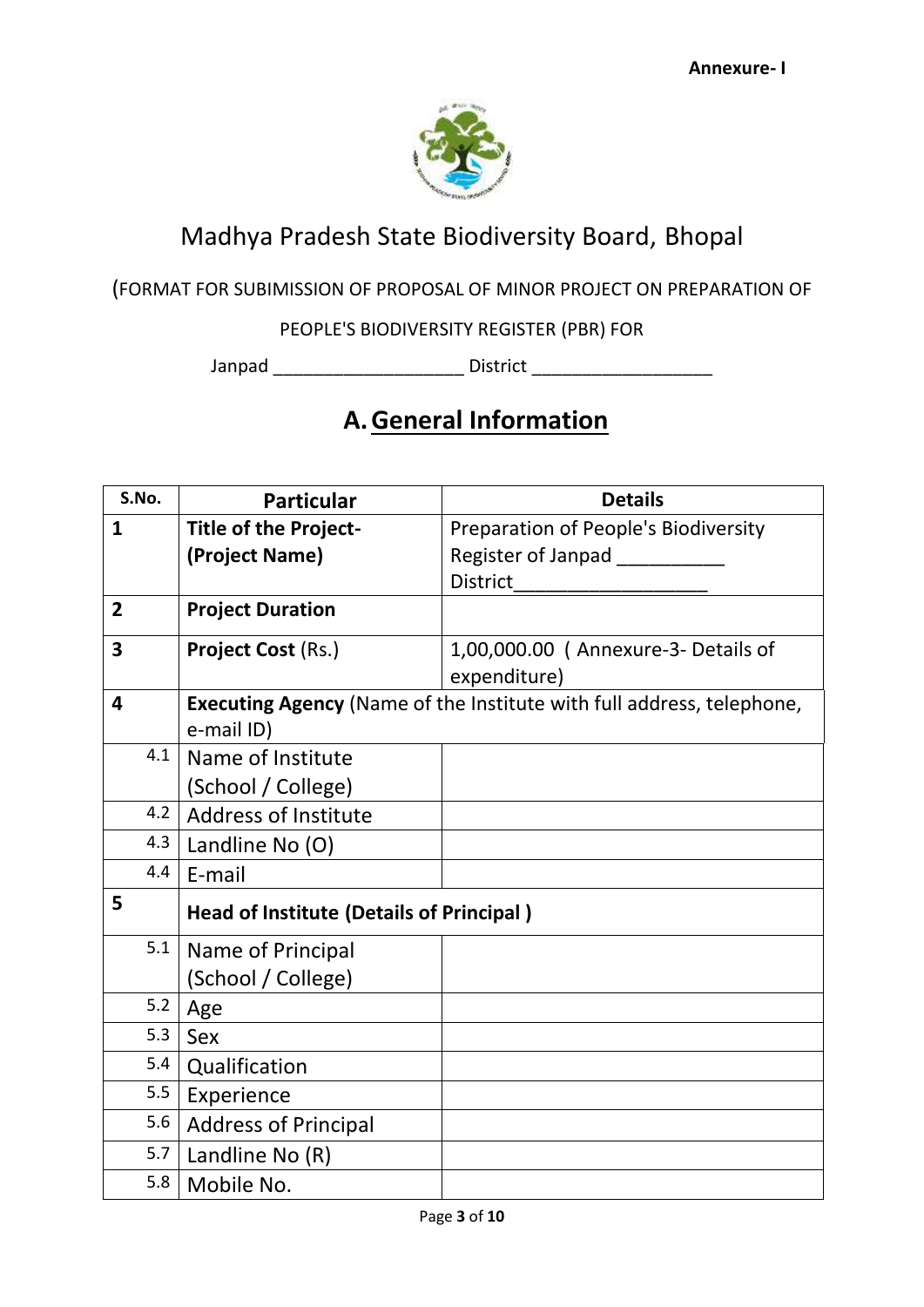| 6 |       | <b>Name of Project Investigator (PI) (Teacher/Professor):</b>     |                                                             |  |
|---|-------|-------------------------------------------------------------------|-------------------------------------------------------------|--|
|   |       | (with address for correspondence including landline, mobile       |                                                             |  |
|   |       | no. and e-mail address)                                           |                                                             |  |
|   | 6.1   | Name of Project                                                   |                                                             |  |
|   |       | Investigator                                                      |                                                             |  |
|   | 6.2   | Designation                                                       |                                                             |  |
|   | 6.3   | Age                                                               |                                                             |  |
|   | 6.4   | Sex                                                               |                                                             |  |
|   | 6.5   | Qualification                                                     |                                                             |  |
|   | 6.6   | Experience                                                        |                                                             |  |
|   | 6.7   | Landline no (R)                                                   |                                                             |  |
|   | 6.8   | Mobile No.                                                        |                                                             |  |
|   | 6.9   | E-mail                                                            |                                                             |  |
|   |       | Name of Co Project Investigator (Co PI) (Teacher/Professor):      |                                                             |  |
| 7 |       |                                                                   | (with address for correspondence including landline, mobile |  |
|   |       | no. and e-mail address)                                           |                                                             |  |
|   | $7.1$ | Name of Co Project                                                |                                                             |  |
|   |       | Investigator                                                      |                                                             |  |
|   | 7.2   | Designation                                                       |                                                             |  |
|   | 7.3   | Age                                                               |                                                             |  |
|   | 7.4   | Sex                                                               |                                                             |  |
|   | 7.5   | Qualification                                                     |                                                             |  |
|   | 7.6   | Experience                                                        |                                                             |  |
|   | 7.7   | Address of PI                                                     |                                                             |  |
|   |       |                                                                   |                                                             |  |
|   | 7.8   | Landline no $(R)$                                                 |                                                             |  |
|   | 7.9   | Mobile No.                                                        |                                                             |  |
|   | 7.10  | E-mail                                                            |                                                             |  |
| 8 |       | Details of Project area- Janpad Panchayat (with address for       |                                                             |  |
|   |       | correspondence including landline, mobile no. and e-mail address) |                                                             |  |
|   | 8.1   | Name of Janpad Panchayat                                          |                                                             |  |
|   |       | and district                                                      |                                                             |  |
|   | 8.2   | Name of Chief Executive                                           |                                                             |  |
|   |       | Officer of Janpad Panchayat                                       |                                                             |  |
|   | 8.3   | Landline no (O and R)                                             |                                                             |  |
|   | 8.4   | Mobile No.                                                        |                                                             |  |
|   | 8.5   | E-mail                                                            |                                                             |  |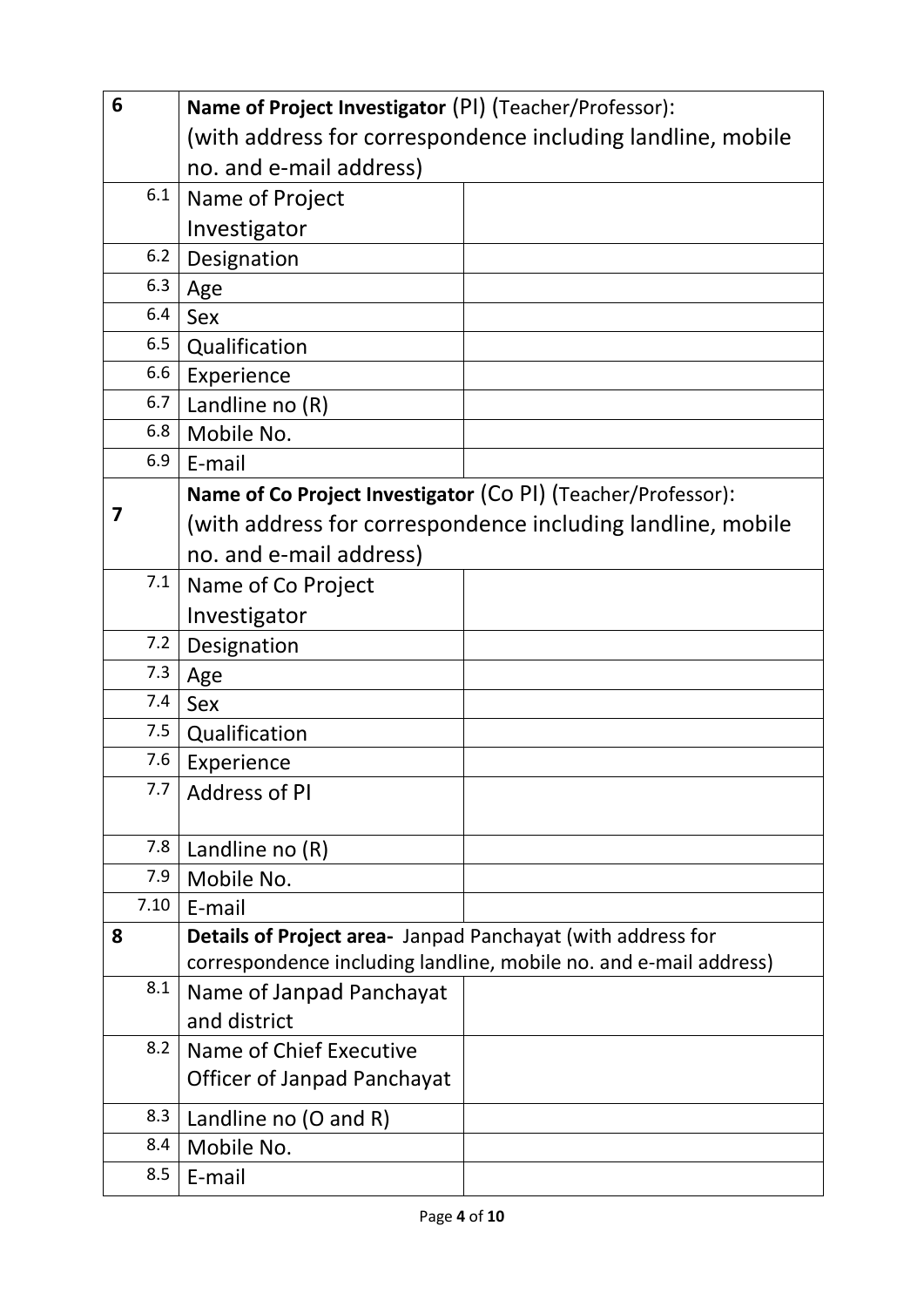| 9    | Details of Chairperson of Biodiversity Management Committee (BMC):     |                   |  |
|------|------------------------------------------------------------------------|-------------------|--|
|      | (with address for correspondence including landline, mobile no. and e- |                   |  |
|      | mail address)                                                          | (office use only) |  |
| 9.1  | Name of Chairperson of BMC                                             |                   |  |
| 9.2  | Landline no (O and R)                                                  |                   |  |
| 9.3  | Mobile No.                                                             |                   |  |
| 9.4  | E-mail                                                                 |                   |  |
| 9.5  | Order no. of constitution with                                         |                   |  |
|      | Date                                                                   |                   |  |
| 10   | Supporting Institutes/ officers of Biodiversity-                       |                   |  |
|      | Details of Janpad level Biodiversity related department and incharge   |                   |  |
|      | officers : (with address for correspondence including landline, mobile |                   |  |
|      | no. and e-mail address)                                                |                   |  |
| 10.1 | <b>Forest Department-</b>                                              |                   |  |
|      | Name and post                                                          |                   |  |
|      | (Sub divisional officer / others)                                      |                   |  |
|      | Contact No.                                                            |                   |  |
|      | Email                                                                  |                   |  |
| 10.2 | <b>Agriculture Department-</b>                                         |                   |  |
|      | Name and post                                                          |                   |  |
|      | (Agriculture Development and                                           |                   |  |
|      | extension officer / others)                                            |                   |  |
|      | Contact No.                                                            |                   |  |
|      | Email                                                                  |                   |  |
| 10.3 | Horticulture Department-                                               |                   |  |
|      | Name and post                                                          |                   |  |
|      | (Horticulture Development                                              |                   |  |
|      | and extension officer / others)                                        |                   |  |
|      | Contact No.                                                            |                   |  |
|      | Email                                                                  |                   |  |
| 10.4 | <b>Animal Husbandry</b>                                                |                   |  |
|      | Department-                                                            |                   |  |
|      | Name and post                                                          |                   |  |
|      | (Veterinary Extension officer /                                        |                   |  |
|      | others)                                                                |                   |  |
|      | Contact no.                                                            |                   |  |
|      | Email                                                                  |                   |  |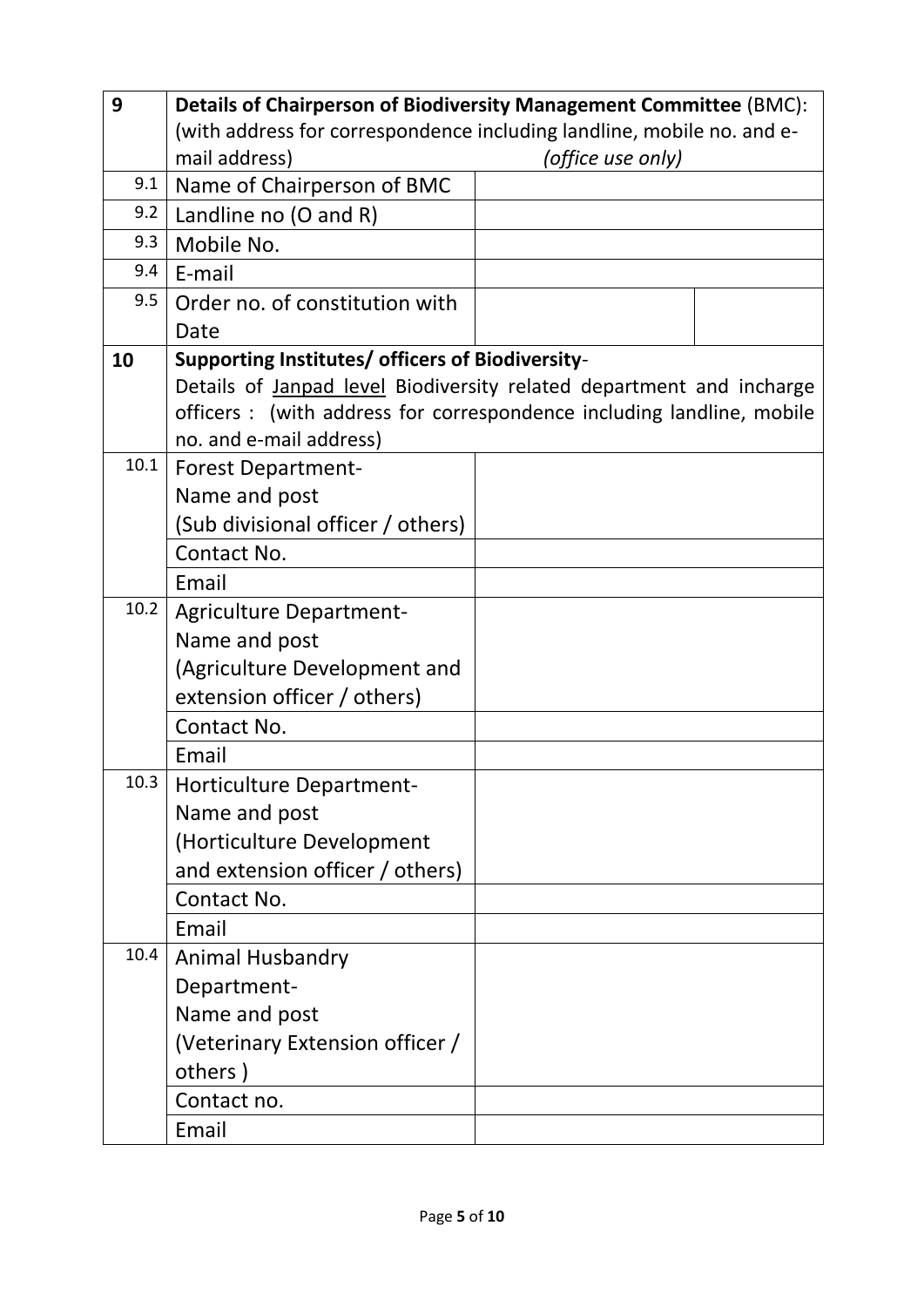| 10.5 | <b>Fishery Department-</b>                    |  |
|------|-----------------------------------------------|--|
|      | Name and post                                 |  |
|      | <b>Fishery Extension officer</b>              |  |
|      | /others                                       |  |
|      | Contact no                                    |  |
|      | Email                                         |  |
| 10.6 | School education                              |  |
|      | (Principal of School)                         |  |
|      | Contact no.                                   |  |
|      | Email                                         |  |
| 10.7 | Other available                               |  |
|      | (Agriculture Colleges,                        |  |
|      | Veterinary Colleges or Krishi                 |  |
|      | Vigyan Kendra and other with                  |  |
|      | contact details)                              |  |
|      | Contact no.                                   |  |
|      | Email                                         |  |
| 11   | <b>Bank Details for disbursement of funds</b> |  |
| 11.1 | Name of Bank                                  |  |
| 11.2 | <b>Account Holder's Name</b>                  |  |
| 11.3 | <b>Account Number</b>                         |  |
| 11.4 | <b>Address of Bank</b>                        |  |
| 11.4 | <b>IFSC CODE</b>                              |  |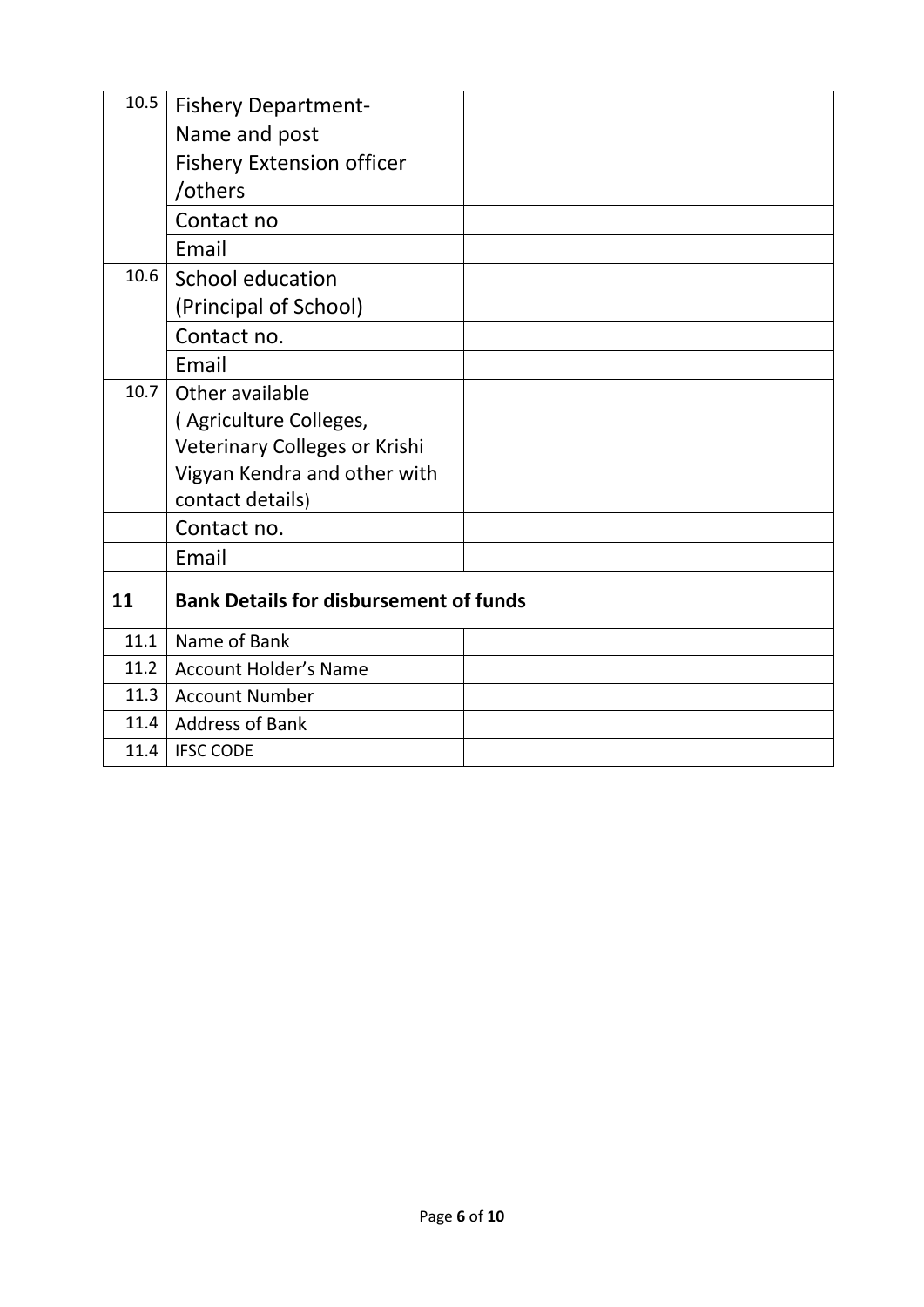#### **Annexure- II**

## **B. Detailed Proposal**

| S.No.          | Particular                                                                                                                                                                                                                                                                            | <b>Details</b>                              |
|----------------|---------------------------------------------------------------------------------------------------------------------------------------------------------------------------------------------------------------------------------------------------------------------------------------|---------------------------------------------|
| $\mathbf{1}$   | <b>Background of Project-</b><br>1. Brief Information regarding<br>avalable biodiversity,<br>bioresource and natural<br>resources specific available to<br>the Janpad area<br>2. Strength of Insitute-<br>(Available technical resource<br>person in the institute to<br>prepare PBR) |                                             |
| $\overline{2}$ | Objective-                                                                                                                                                                                                                                                                            | Preparation of PBR in prescribed<br>format. |
| 3              | Project Area                                                                                                                                                                                                                                                                          |                                             |
| 3.1            | Name of District                                                                                                                                                                                                                                                                      |                                             |
| 3.2            | Name of Janpad                                                                                                                                                                                                                                                                        |                                             |
| 3.3            | <b>Total Area Janpad Panchayat</b>                                                                                                                                                                                                                                                    |                                             |
| 3.4            | <b>Total No of Gram Panchayat-</b>                                                                                                                                                                                                                                                    |                                             |
| 3.5            | <b>Total No of constituted</b>                                                                                                                                                                                                                                                        |                                             |
|                | <b>Biodiversity Management</b>                                                                                                                                                                                                                                                        |                                             |
|                | Committee (BMCs) at Gram                                                                                                                                                                                                                                                              |                                             |
|                | Panchayat level                                                                                                                                                                                                                                                                       |                                             |
| 4              | <b>Methodology and Timeline</b>                                                                                                                                                                                                                                                       |                                             |
| 5              | Financial assistance (amount in<br>Rs)                                                                                                                                                                                                                                                | Rs-1,00,000.00                              |
| 6              | Final Submission of report-                                                                                                                                                                                                                                                           | 5 Copies of PBR                             |
|                | Items to be Submitted                                                                                                                                                                                                                                                                 | (After the approval from BMC's and          |
|                |                                                                                                                                                                                                                                                                                       | signed by Member Secretary of               |
|                |                                                                                                                                                                                                                                                                                       | Madhya Pradesh State Biodiversity           |
|                |                                                                                                                                                                                                                                                                                       | Board will be submitted to Board.           |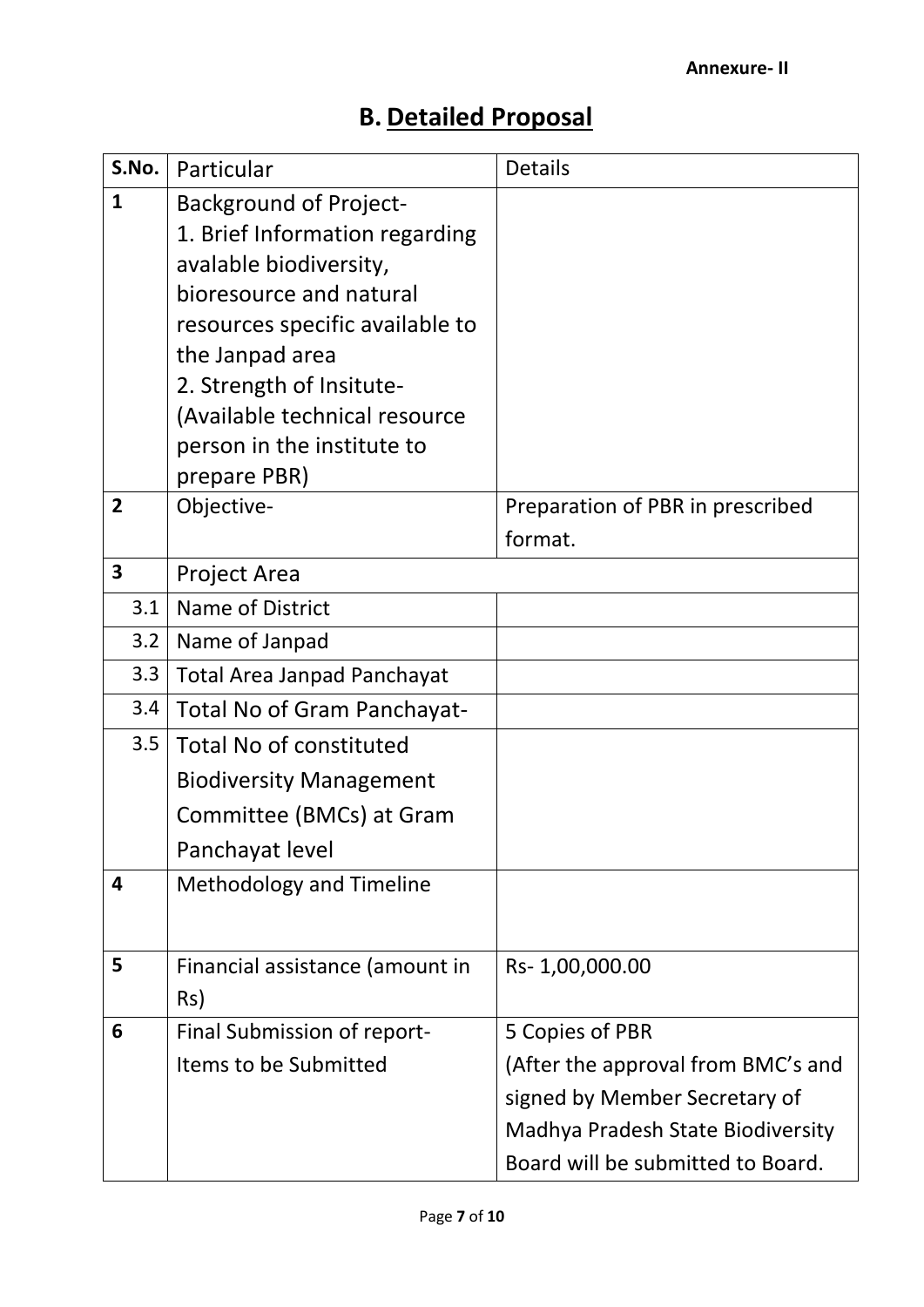|                | S.No. | <b>Particular</b>                                                                     | <b>Expenditure</b><br>in (Rs.) | Total Exp.(Rs.) |
|----------------|-------|---------------------------------------------------------------------------------------|--------------------------------|-----------------|
| $\mathbf{1}$   |       | <b>BMC Meetings</b>                                                                   |                                | 10,000.00       |
|                | 1.1   | <b>First Meeting-</b>                                                                 | 2,500.00                       |                 |
|                |       | Introduction to PBR making.                                                           |                                |                 |
|                | 1.2   | <b>Second Meeting-</b>                                                                | 2,500.00                       |                 |
|                |       | Presentatin of collected data (                                                       |                                |                 |
|                |       | information) in prescribed PBR                                                        |                                |                 |
|                |       | formats.                                                                              |                                |                 |
|                | 1.3   | <b>Third Meeting-</b>                                                                 | 2,500.00                       |                 |
|                |       | PBR Draft approval.                                                                   |                                |                 |
|                | 1.4   | Fourth Meeting-                                                                       | 2,500.00                       |                 |
|                |       | Submission of Completed PBR                                                           |                                |                 |
|                |       | after MPSBB's approval to the                                                         |                                |                 |
|                |       | respective BMC's.                                                                     |                                |                 |
| $\overline{2}$ |       | <b>Collection of Secondary Data</b>                                                   |                                | 10,000.00       |
|                |       | (Review of literature/Documents)                                                      |                                |                 |
|                | 2.1   | Printing/ Photocopy/ Typing work                                                      | 5,000.00                       |                 |
|                | 2.2   | other work (Travel and                                                                | 5,000.00                       |                 |
|                |       | communicaton)                                                                         |                                |                 |
| 3              |       | <b>Collection of Primary Data</b>                                                     |                                | 37,500.00       |
|                | 3.1   | Survey Work-                                                                          | 30,000.00                      |                 |
|                |       | By Research scholars or students                                                      |                                |                 |
|                |       | for 3 season - (Total time 3                                                          |                                |                 |
|                |       | month- one month in every                                                             |                                |                 |
|                |       | season) (total no of scholar-2)                                                       |                                |                 |
|                | 3.2   | Participatory<br>Rural<br>Appraisal<br>Meeting at field level - PRA (In 3<br>seasons) | 7,500.00                       |                 |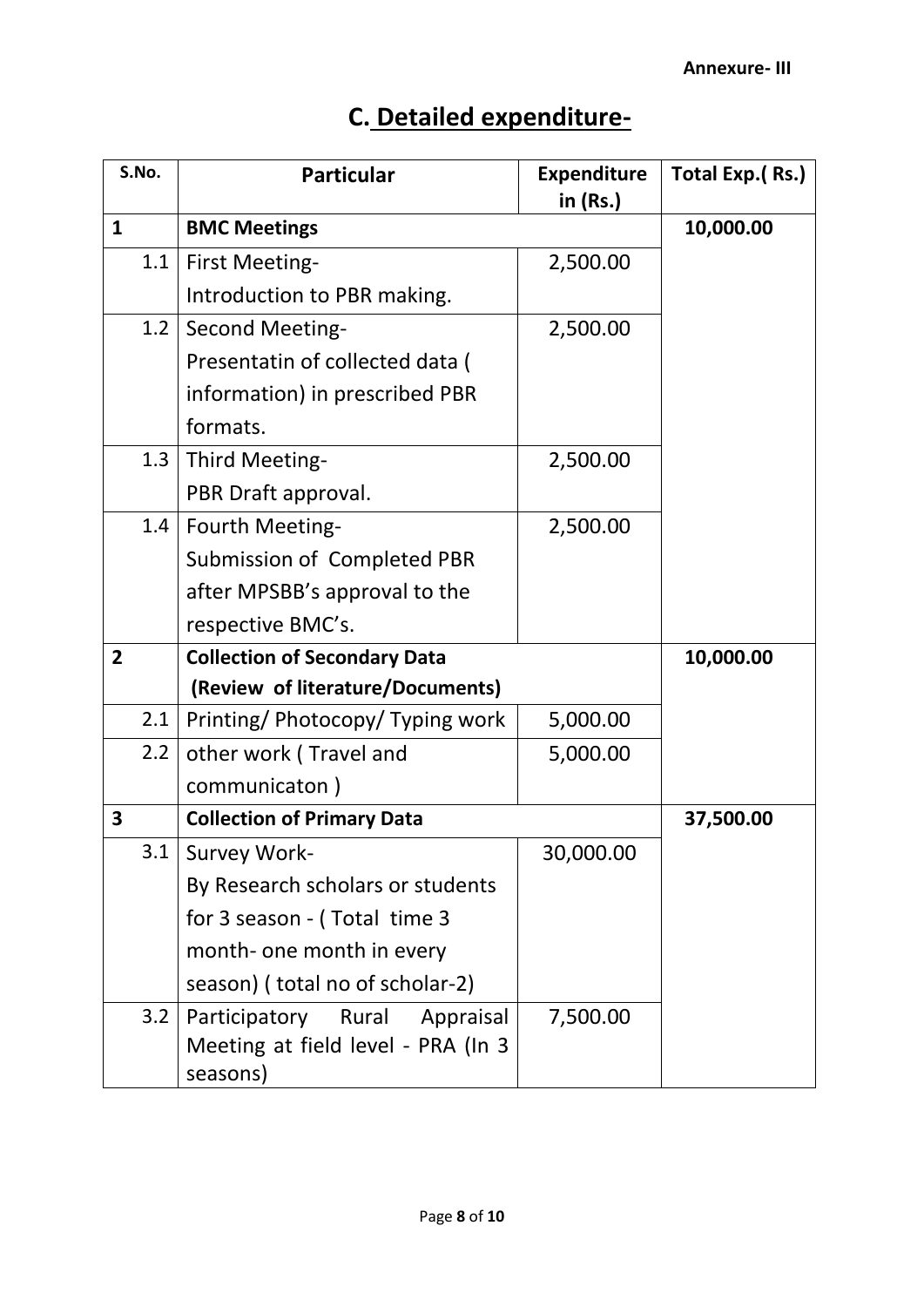| S.No. |                                                  | <b>Particular</b>                         | <b>Expenditure</b><br>in $(Rs.)$ | Total Exp.(Rs.) |
|-------|--------------------------------------------------|-------------------------------------------|----------------------------------|-----------------|
| 4     | Renumeration of Project Investigator (PI) and Co |                                           | 10,000.00                        |                 |
|       |                                                  | <b>Project Investigator (Co PI)</b>       |                                  |                 |
|       | 4.1                                              | BMC meetings, PRA meetings,               | 10,000.00                        |                 |
|       |                                                  | Janpad Meetings (Per meeting              |                                  |                 |
|       |                                                  | Rs, 1000.00)                              |                                  |                 |
| 5     |                                                  | Draft of PBR (Typing and data entry work) |                                  | 27,500.00       |
|       | 5.1                                              | Data compilation/                         | 10,000.00                        |                 |
|       |                                                  | computerization in prescribed             |                                  |                 |
|       |                                                  | format                                    |                                  |                 |
|       | 5.2                                              | <b>Typing and Printing Work</b>           | 7,500.00                         |                 |
|       |                                                  | (First draft and Second draft)            |                                  |                 |
|       | 5.3                                              | <b>Others Expenses:</b>                   | 10,000.00                        |                 |
|       |                                                  | Printing/Binding/Color photos/            |                                  |                 |
|       |                                                  | Travelling/ Pen drive/ Internet           |                                  |                 |
| 6     |                                                  | <b>Other miscellaneous expenditure</b>    |                                  | 5,000.00        |
|       |                                                  |                                           | <b>GRAND TOTAL</b>               | 1,00,000.00     |